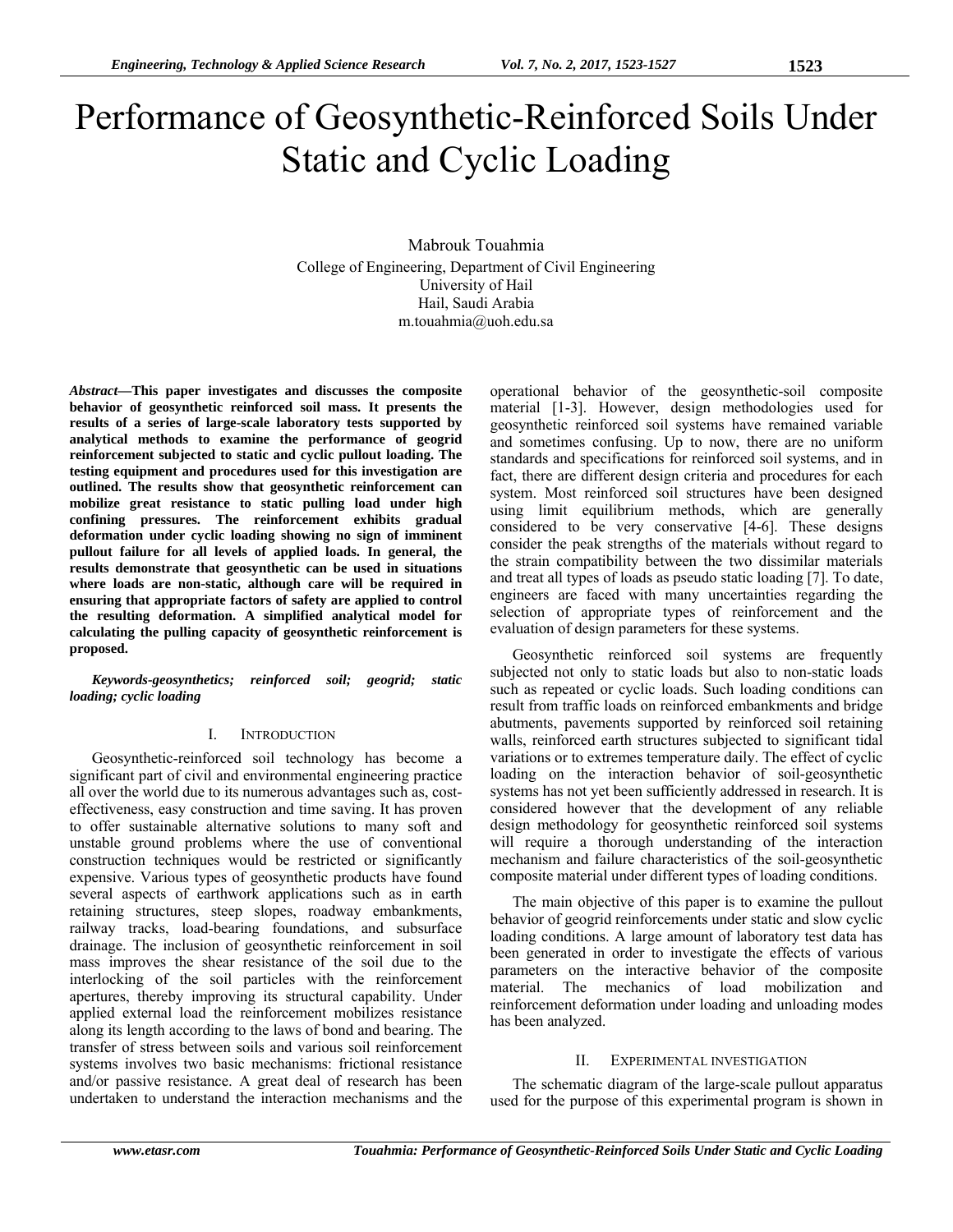Figure 1. It consisted basically of a rigid soil container of inside dimensions  $4.0 \text{m} \times 0.3 \text{m} \times 0.3 \text{m}$ , a horizontal pullout loading system with the capacity to apply either static or slow cyclic loads to the reinforcement and a normal pressure setup.



The static loading tests were carried out by adding dead weights to the load hanger situated at the rear end of the container and connected to the reinforcement. The cyclic loads were applied through lifting and releasing a moveable rider with weights on it by a reciprocating electrical motor. The repeated cycles of loading changed every 20 seconds between an upper and a lower load level to give a square-shaped pattern. The confining stress, which could be controlled from  $\overline{0}$  to 300  $kN/m<sup>2</sup>$ , was applied to the top of the soil sample via a pressure plate loaded through a water bag. A data acquisition system was used to record the collected test results. The soil used in this investigation was a uniformly graded dry sand of medium size. The properties of the sand are given in Table I.

TABLE I. SOIL SAMPLE PROPERTIES

| <b>Property</b>               | Value |
|-------------------------------|-------|
| Specific gravity              | 2.67  |
| Coefficient of uniformity     | 1.86  |
| Coefficient of curvature      | 0.84  |
| Maximum dry density $(Mg/m3)$ | 1.78  |
| Minimum dry density (Mg/m3)   | 1.42  |
| Maximum void ratio            | 0.87  |
| Minimum void ratio            | 0.49  |
| Friction angle                | 30.4  |

The soil samples were prepared by raining method to a targeted relative density of 53%. To obtain a uniform density throughout the filling operation, the sand was poured into the pullout box from a constant height of 0.35 m and placed in 0.05 m thick equal layers. The reinforcements used in this investigation were formed by cutting Tensar SR2 geogrid into a row of two ribs in width and 35 bars length (approximately 4 m). Special axial movement gauges were provided at 5 locations along the reinforcement to measure the axial strains with applied load. The test specimen was located at the midheight of the soil sample and connected to the loading levels system with a special clamp. The applied cyclic load levels were expressed as a percentage of the index load (*PI* = 3.25 kN) of the geogrid, defined as the ultimate rupture load of an identical (4 bars x 2 ribs) geogrid element in air.

## III. STATIC LOAD TEST RESULT

A series of static pullout tests were conducted to examine the load-deformation behavior of the geogrid reinforcement and assess its mode of failure under static loading. Four levels of normal stress namely 25, 50, 75 and 100 kPa were applied to the sand surface. The embedded geogrid was subjected to a series of short-term incremental axial pullout loads of 0.196 kN/5min. The collected data from the pullout tests includes the variation of the geogrid deformation with the applied load at the frontal end and along the reinforcement length. All tests were performed till the total pullout displacement of the geogrid reaches a maximum of 40 mm, which represents 1% of the reinforcement length. Figure 2 shows the pulloutdisplacement relationships of the geogrid reinforcement under different confining stresses (σ*n*).



The general pattern of these relationships is characterized by a continuous increase in the geogrid movement with increase in applied loads showing no pullout failure from the beginning till the end of the test. No peak load could be observed with the system of loading used, and the relationship between load and deformation became linear at larger displacements. The surcharge pressure was found to have a great effect on the deformation of the geogrid. As shown, the reinforcement mobilized greater resistance to pulling loads when the surcharge pressure increased and that is clearly visible under the high loading increments. This resistance to pullout of the reinforcement is offered by two main components, the frictional resistance provided mainly by the longitudinal members of the geogrid, and the passive-bearing resistance provided by the transverse members of the geogrid.

The recorded movements along the length of the geogrid reinforcement for different applied pullout loads are given in Figure 3. As shown, the total deformation of the reinforcement consists only of an extension of the front part of the reinforcement and neither slip nor extension along the rear segment of the geogrid length was observed. This means that the applied load was mobilized over the front part of the strip only, the parts towards the distal end being unstrained. The magnitude of deformation along the geogrid is highly dependent on the applied confining pressure, with higher surcharge pressures resulting in very small or no load being transmitted to the rear part of reinforcement. This observation would indicate that unless a very low confining stress be used it would be impossible to pull out the geogrid reinforcement. Consequently failure of the geogrid by rupture appears to be an easier mode.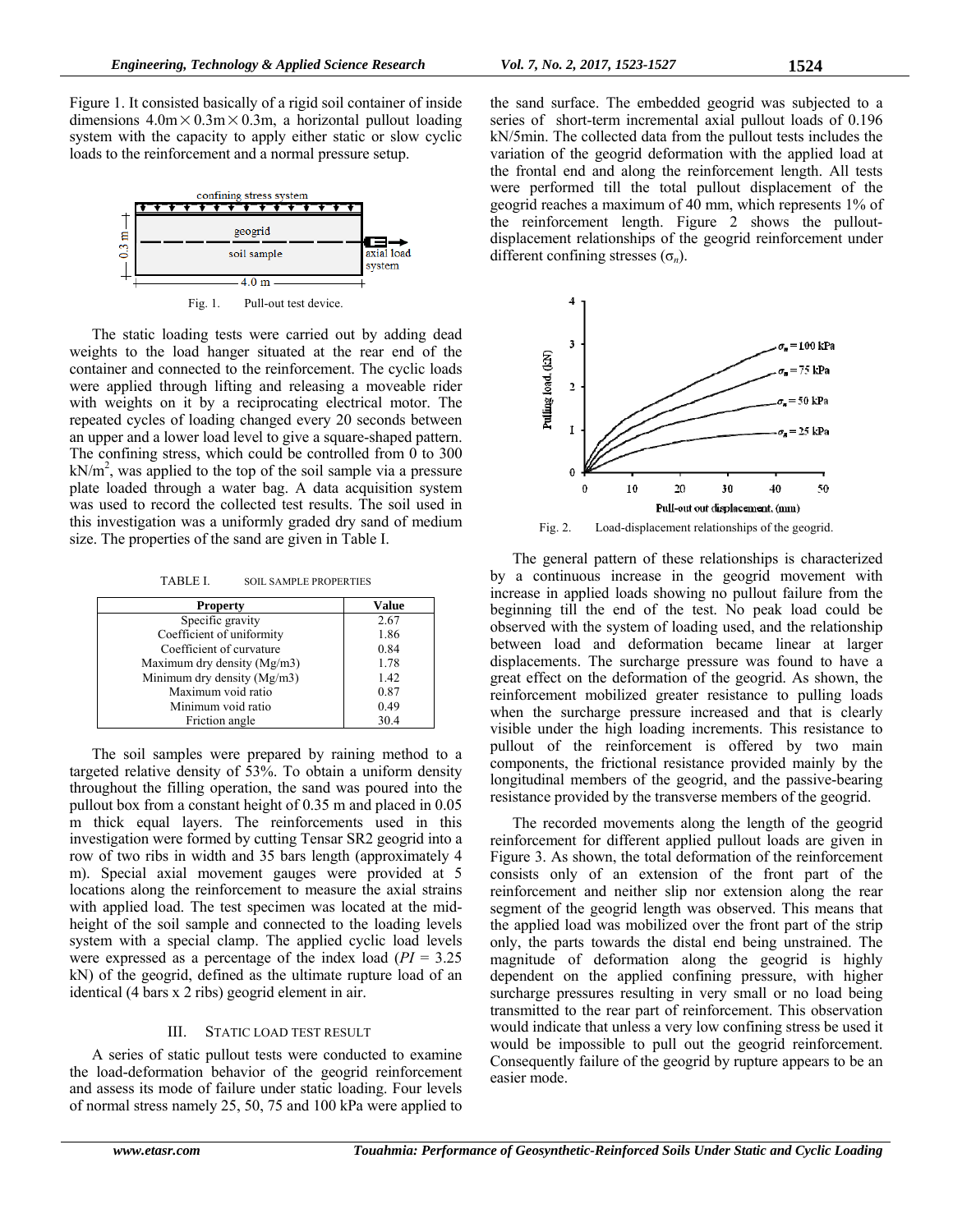

Fig. 3. Axial deformation along the geogrid.

## IV. CYCLIC LOAD TEST RESULT

A large amount of cyclic loading tests has been performed in order to obtain a better understanding of the effect of cyclic loading on the pullout behavior of geosynthetic soil reinforcements. A wide range of loading levels and amplitudes was chosen to examine the pullout behavior and the failure pattern of the geogrid under such loading condition. In some cases the tests were taken to 100000 load cycles while the confining pressure was kept constant at 100 kPa for comparison purpose. The cumulative movement of the reinforcement versus the number of loading cycles is presented in Figure 4.



Fig. 4. Displacement-log number of load cycles relationships.

As shown, the general behavior of the reinforcement was characterized by a continual increase in displacements with ian ncrease in loading cycles from the starting till the end of the test. Despite the large number of load repetitions none of the tested strips failed by pulling out. All the geogrid reinforcements were gradually pulling through the soil, as the number of load cycles increased, showing no sign of absolute failure.

The gradual deterioration of the geogrid performance can be attributed primarily to the bearing resistance developed by the bars of the grid which acted as a series of anchors and, secondly, to the high extensibility characteristic of the geogrid material. It can be noted that the behavior of the geogrid reinforcement was highly dependent upon the magnitude of the cyclic load, with higher amplitude causing a rapid deterioration of the reinforcement performance. The life span of the geogrid was prolonged from 400 cycles to a nearly 10000 cycles by a reduction in the load amplitude from 50% *PI* to 35% *PI* and the reinforcement sustained more than 105 cycles when it was subjected to a loading amplitude of 25% *PI*. With further lowering of the loading amplitude to 10% *PI*, the geogrid remained stable for over 105 cycles showing a nearly linear relationship between the reinforcement frontal displacement and the log number of load cycles.

For further examination of the geogrid failure mechanism, the rate of movement per cycle is plotted against the number of load cycles on log-log scale. As shown in Figure 5, all the curves showed a similar trend which is characterized by a linear relationship of a decreasing rate of movement with increasing number of load cycles from the beginning till the end of the testing period. Such behavior indicates no sign of imminent pullout failure despite the large number of load cycles and the large amount of displacement.



Fig. 5. Rate of displacement-log number of load cycles relationships.

The effect of the loading condition is further clarified in these diagrams, where different load levels gave different straight lines. An interesting feature is that the slopes of all plots are predominantly the same which indicate that the relationship is essentially independent of the stress level, and increases in stress serve only to shift the line vertically upwards. Based on this series of constant lines the frontal deformation  $\delta_N$ of the geogrid reinforcement at *N* number of load cycles can be expressed as:

$$
\delta_N = e^{\left[\delta_i + \left(s_p + 1\right) \log N\right]} \tag{1}
$$

where  $\delta_i$  is the deformation after one cycle and  $s_n$  is the slop of the deformation-number of cycles relationship.

The total deformation at any section along the geogrid and its variation with load reversals is shown in Figure 6. These movements were expected to comprise two components as the number of cycles increases, the slip movement of the reinforcement together with the extension of the geogrid material. However, as can be seen, the total deformation consists only of an extension of the front segments and neither slip nor extension along the distal end of the reinforcement was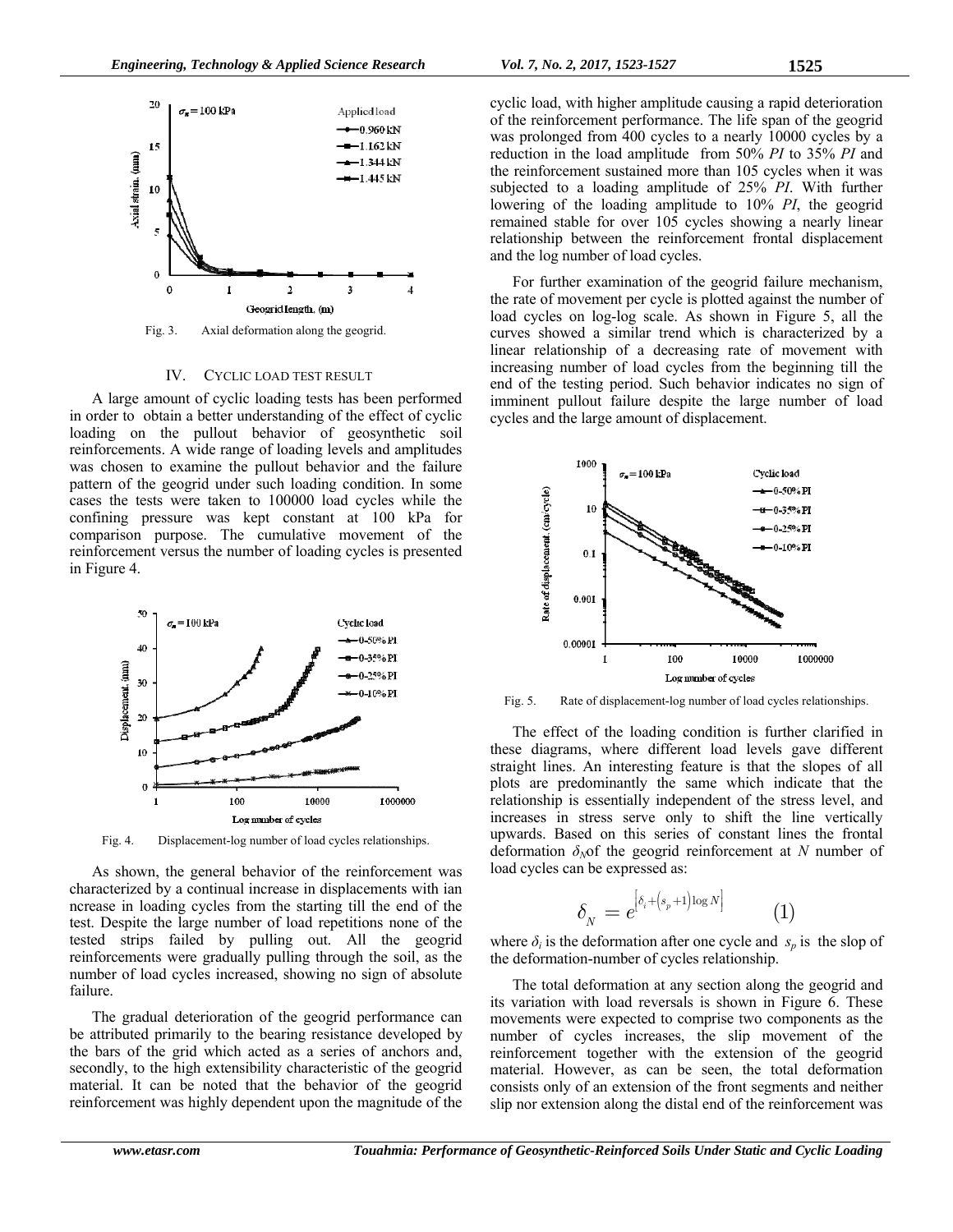observed even at the highest loading level 0.5 PI. This observation would indicate that no load was transmitted to the lattermost half of the reinforcement which remained unstressed during all the cyclic loading tests.



Fig. 6. Change in axial strain with number of load cycles.

It can be noted that the load was mobilized over the front part of the strip only, the parts towards the distal end being unstrained. This observation would indicate that unless a very low confining stress be used it would be impossible to pull out the geogrid. Consequently, failure of this reinforcement by rupture appears to be an easier mode.

# V. ANALYTICAL MODEL

Due to geometrical and mechanical characteristics, geogrid can only carry tensile stresses through contact zone and anchorage members. Under applied external load the reinforcement mobilizes progressively resistance along its length according to the laws of band and bearing. Thus, the pullout resistance of the geogrid reinforcement would consist of two parts; (i) frictional resistance due to skin friction  $(F_a)$ and (ii) passive-bearing resistance against traverse members  $(F_b)$ . The overall pullout capacity of the geogrid  $(T_{max})$  can be computed as:

$$
T_{\text{max}} = F_a + F_b \tag{2}
$$

The frictional resistance is offered mainly by the longitudinal members due to interfacial shearing between soil and the geogrid surface and can be expressed as:

$$
F_a = 2B'\sigma_n \int_0^L \tau_a(x)dx \qquad (3)
$$

Where  $\sigma_n$  the applied normal pressure at the soil-reinforcement interface,  $\tau_a(x)$  the soil adhesion at the interface and *B'* and *L*' are the reinforcement effective width and length.

The passive-bearing resistance results from the interlocking of the soil at the geogrid apertures, which are normal to the pullout direction. The transverse members of a grid reinforcement can be considered analogous to a series of strip footings in succession which have been rotated through  $90^\circ$  to the horizontal and pulled through the soil. The maximum bearing stress can be calculated by invoking the theory of

$$
F_b = n \sigma_n \left[ e^{\left( \frac{\pi}{2} + \phi \right) \tan \phi} \tan \left( 45 + \frac{\phi}{2} \right) \right]
$$
 (4)

where n is the number of transverse members in the geogrid and  $\phi$  is the frictional angle for soil. The total pullout resistance can be then expressed in general form as:

$$
T_{\text{max}} = 2B\sigma_n \int_0^L \tau_a(x) dx + n\sigma_n \left[ e^{\left(\frac{\pi}{2} + \phi\right) \tan \phi} \tan\left(45 + \frac{\phi}{2}\right) \right] \tag{5}
$$

The experimental results showed that as the reinforcement is loaded the resistance available at the soil-reinforcement interface is gradually mobilized along the reinforcement surface. This means that at an applied load T adhesion is mobilized over a part of the reinforcement length only, the remaining part remains unloaded. At some average adhesion the strength of the interface is mobilized and failure migrates along a distance x of the reinforcement length. Increase of *T* by  $dT$  causes an additional displacement  $d\Delta$  of the reinforcement. This incremental displacement maybe expressed by:

$$
d\Delta = \frac{dF_a + dF_b}{E} x \tag{6}
$$

where  $dF_a$  is the additional frictional load over the length *x*,  $dF<sub>b</sub>$  is the load taken by the bearing members, and *E* is a constant which depends on the reinforcement stiffness and properties.

Putting  $dF_a = k dF_b$  and rearranging (5) gives:

$$
d\Delta = \frac{F_a}{2B'\sigma_n\tau_aE} \left(1 + \frac{1}{k}\right) dF_a \tag{7}
$$

Integration of (6) yields the displacement of the geogrid reinforcement  $\Delta$  as:

$$
\Delta = \frac{{F_a}^2}{4B'\sigma_n \tau_a E} \left(1 + \frac{1}{k}\right) \tag{8}
$$

The unloading of the reinforcement may be studied by incrementally adding a reverse or negative loads until the gross effect is that of zero external applied load. Thus, the mechanics of unloading are similar to those described for the loading case, except the adhesion resistance is no longer  $\tau_\alpha$  but  $\tau_a$  mobilized in the reversed direction. This will cause a reverse displacement  $(\Delta_{\mu})$  of the reinforcement, which can be expressed by:

$$
\Delta_u = \frac{{F_u}^2}{4B'\sigma_n \tau'_a E} \left(1 + \frac{1}{k}\right) \tag{9}
$$